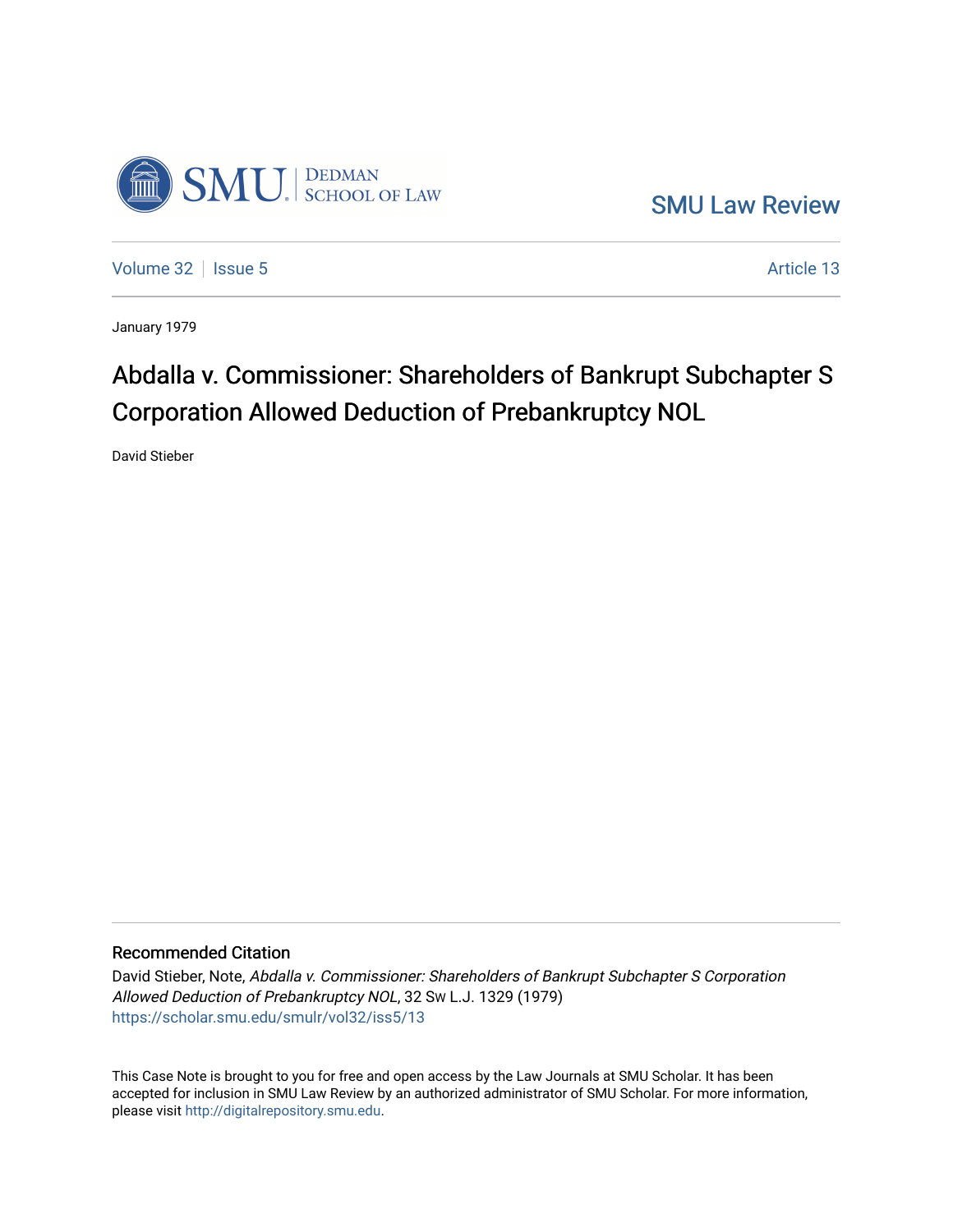## **NOTES**

## Abdalla v. Commissioner: Shareholders of Bankrupt Subchapter **S** Corporation Allowed Deduction of Prebankruptcy **NOL**

Jacob Abdalla was the majority shareholder of two Louisiana corporations, both of which had qualified for subchapter S status pursuant to section 1372 of the Internal Revenue Code.' On October 26, 1966, both corporations were adjudicated bankrupt. The combined net operating loss (NOL) of the two corporations for the taxable year ending January 31, 1967, was \$463,995. Abdalla included in his individual income tax return for the calendar year 1967 his pro rata share of that NOL as a deduction from ordinary income in accordance with Internal Revenue Code section 1374. The Commissioner of the Internal Revenue Service assessed a deficiency against the taxpayer, claiming that he was entitled only to capital loss deductions for worthless securities and for nonbusiness bad debts.<sup>2</sup> The Commissioner asserted that these allowable deductions had reduced the taxpayer's basis in the stock of the two corporations to zero, thereby eliminating any basis against which the NOL could be offset. Abdalla, however, argued that his basis in the bankrupt corporations should initially be reduced by his pro rata share of the corporate NOL. Following this reduction, section 165 or section 166 deductions could then be taken to the extent of any remaining basis. Thus, the court faced a timing problem, requiring it to determine whether the NOL deduction or the capital loss deductions should take precedence in time. *Held:* For subchapter S purposes, the onset of worthlessness of a subchapter S corporation is treated as a sale or disposition of the stock and debt by the shareholders. A shareholder may deduct his pro rata share of the NOL up to the amount of his basis as of the day before the bankruptcy, to the extent that it accrued during the corporation's prebankruptcy taxable year. Any remaining basis may then be used in the computation of section 165 or 166 deductions. *Abdalla v. Commissioner,* 69 T.C. 697 (1978).

#### I. BASIC OPERATION OF SUBCHAPTER S PROVISIONS

Under subchapter **S,** an "electing small business corporation" is a small business corporation that has elected, in accordance with section 1372(a) of

I. I.R.C. § 1372(a). For a general discussion of the taxation of subchapter S corporations, see B. BITTKER & J. **EUSTICE,** FEDERAL INCOME **TAXATION** OF CORPORATIONS **AND** SHAREHOLDERS ch. 6 (3d ed. 1971); J. CHOMMIE, THE LAW OF **FEDERAL INCOME** TAXA-**TION** § 193 (2d ed. 1973).

<sup>2.</sup> I.R.C. § 165(g) deals with worthless securities; *id. §* 166(d) deals with nonbusiness bad debts.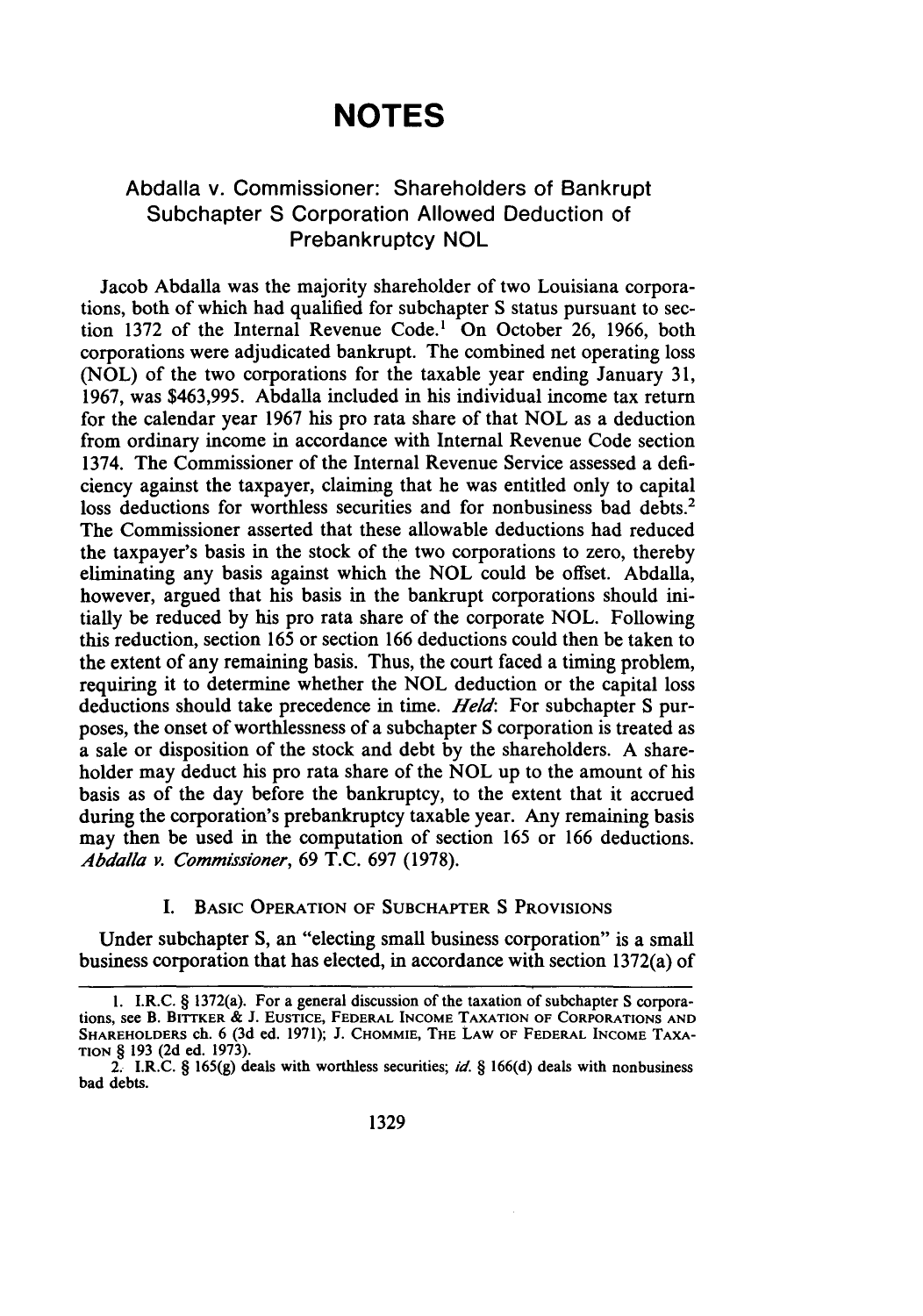the Internal Revenue Code, not to be subject to income taxes at the corporate level.<sup>3</sup> The congressional purpose in creating this classification was twofold. Subchapter S corporations were designed to allow "businesses to select the form of business organization desired, without the necessity of taking into account major differences in tax consequence."<sup>4</sup> While preserving the limited liability of the corporate form, a subchapter S corporation serves as a conduit for the flow through of both taxable income and NOL to the shareholders.' Secondly, Congress believed that the subchapter S form would benefit small businesses by eliminating double taxation,6 and by permitting flow through of losses that would otherwise go unused during early unprofitable years.7

Any income earned by a subchapter S corporation is taxed to the shareholders in the following manner:<sup>8</sup> ordinary income of the corporation that is distributed to shareholders during the taxable year is included in their gross income; any taxable income undistributed at the conclusion of the corporation's taxable year is included in the gross income of shareholders of record as of the last day of the taxable year.<sup>9</sup> In the same manner, a shareholder of a subchapter S corporation is allowed to deduct a pro rata

4. S. REP. No. 1983, 85th Cong., 2d Sess. 87, *reprinted* in [1958] U.S. **CODE CONG.** & **AD.** NEWS 4791, 4876. Instead of simplifying the choice between corporate and noncorporate forms of business, subchapter S has become so complicated and unwieldy that at least one commentator has suggested that it be excised from the Internal Revenue Code. *See* Fischer, *Proposals to Revamp Subchapter* **S,** 49 TAXES 407, 409 (1971).

5. Subchapter S corporations are taxed basically like partnerships with respect to periodic income and losses. *See* 7 J. MERTENS, **LAW OF** FEDERAL **INCOME TAXATION** § 41B.01 (1976). There are, however, many differences between taxation of partnerships and subchapter S corporations. For example, in a partnership the character of income and deductions at the partnership level flows through to the partners, while in a subchapter S corporation taxable income is computed at the corporate level with no flow through of income or deduction characteristics except as to net long-term capital gain. *See generally* Crumbley & Davis, *Subchapter* **S.** *A Fresh Look at a Planning Tool Which is Still Useful,* 33 J. OF TAX. 312 (1970); Grant, *The Relative Tax Advantages of Partnership and Subchapter S* Corporations, 21 **S. CAL.** TAX **INST.** 409 (1969).

*6. See* S. REP. No. 1983, 85th Cong., 2d Sess. 87, *reprinted in* [1958] U.S. **CODE CONG.** & **AD.** NEWS 4791, 4876. It was thought that "the one great deterrent to the incorporation of a very small business [was] the. **. .** federal tax structure"; Congress sought to minimize that deterrence by enacting subchapter S. *Hearings on Tax Problems of Small Business Before the Select Committee on Small Business,* 85th Cong., 1st Sess., pt. 2, at 944 (1958).

7. Congress enacted § 1244 in the same year as subchapter **S,** giving shareholders of qualifying small business corporations two means of deducting corporate operating losses. *See* Technical Amendments Act of 1958, Pub. L. No. 85-866, § 202(b), 72 Stat. 1606, 1676 (codified at I.R.C. § 1244).

8. Taxable income of a subchapter S corporation is determined in the same manner as that of a nonelecting corporation, with the exception that a subchapter S. corporation may not avail itself of a § 172 NOL deduction. *See* I.R.C. § 1373(d); Treas. Reg. § 1.1373-1(c) (1960).

*9. See* I.R.C. § 1373(b); Treas. Reg. § 1.1373-1(a)(1) (1960). The subchapter S corporation, however, has the option of making a tax-free distribution of this previously taxed income within two and one-half months of the end of its previous tax year. *See* Benderoff v. United States, 270 F. Supp. 87 (S.D. Iowa 1967), rev'd on other grounds, 398 F.2d 132 (8th Cir. 1968); Rev. Rul. 72-152, 1972-1 C.B. 272.

<sup>3.</sup> Stringent requirements concerning the number and character of shareholders and classes of stock available must be satisfied in order to make a valid election. See I.R.C. § 1371; Treas. Reg. § **1.1371-1,** T.D. 6960, 1968-2 C.B. 342. See generally Pennell, Planning *for the Use of* Subchapter S *Corporations,* 47 TAXES 746 (1969).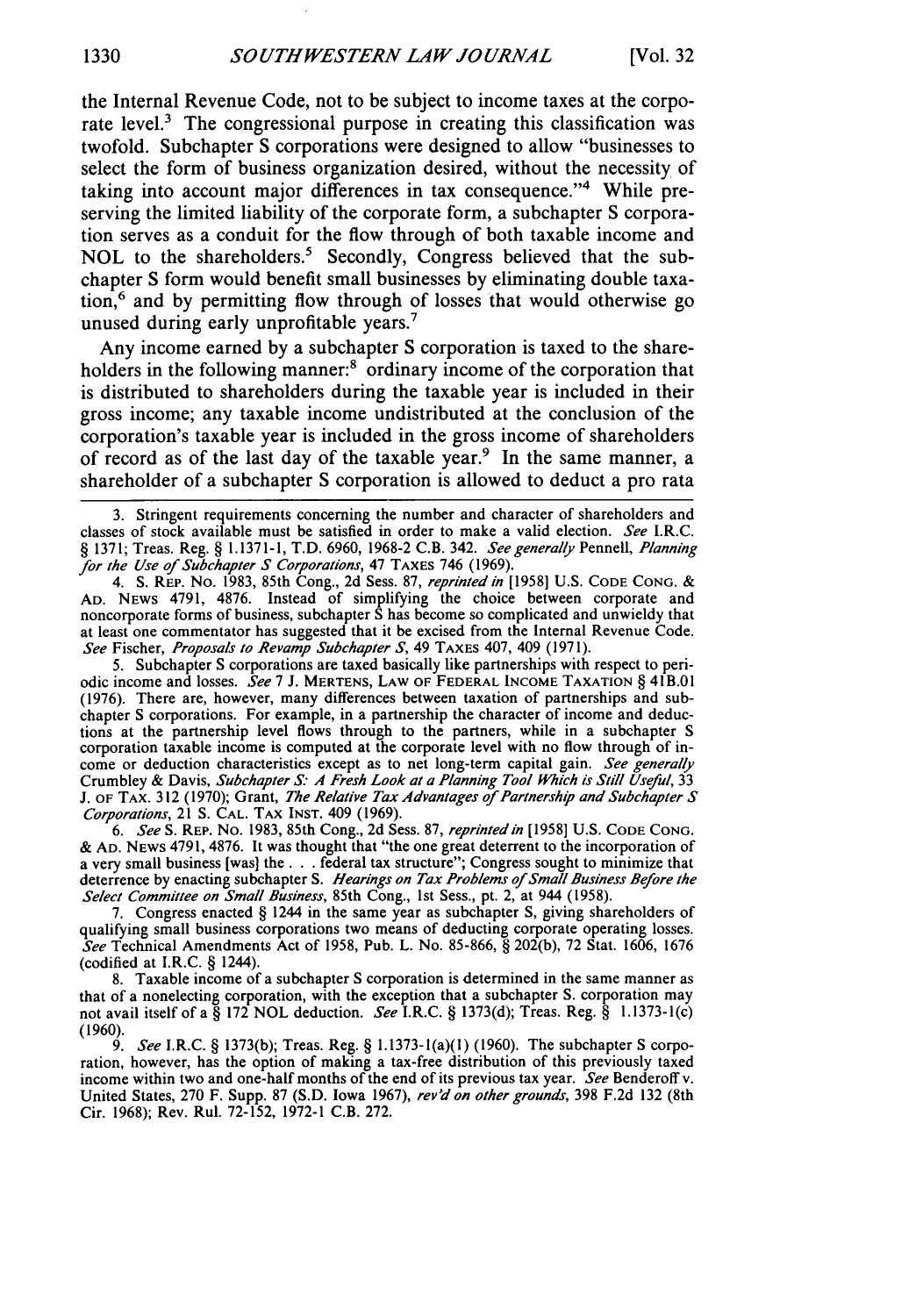share of the NOL of the corporation.<sup>10</sup> This deduction, however, does not accrue solely to the shareholders of record on the last day of the taxable year of the corporation.<sup>11</sup> Taxpayers who were shareholders at any time during the corporation's taxable year may take a deduction based on both the percentage of stock ownership and the portion of the taxable year during which the stock was held.<sup>12</sup> The size of the NOL deductible by the shareholder is limited by section 1374(c)(2) to the combined total of the shareholder's adjusted basis<sup>13</sup> in the stock of the corporation and of the debt owed him by the corporation,<sup>14</sup> determined as of the close of the taxable year of the corporation.<sup>15</sup> The NOL of a subchapter S corporation that does not flow through to the shareholders in the year in which it was incurred is lost forever.<sup>16</sup>

### II. PRIOR **RESOLUTION** OF NOL PROVISIONS IN **A** BANKRUPTCY PROCEEDING **CONTEXT**

The question of assimilating the subchapter S NOL provisions with sections 165(g) and 166(d) has never been directly confronted by the Tax

*10.* See I.R.C. § 1374(a). The shareholder may use the NOL deduction in the taxable year which includes the end of the corporation's taxable year. See Treas. Reg. § 1.1374l(b)(2) (1960).

 $11.$  See I.R.C. §§ 1374(b),(c). The NOL is computed on a daily basis to preclude the tax avoidance potential of a sale of subchapter S stock bearing a large NOL. See Treas. Reg. §§ 1.1374-1(b)(1),(3) (1960). Undistributed taxable income, on the other hand, is taxed to shareholders as of the last day of the corporation's taxable year.

12. For example, a taxpayer who, for 30 days, has been a 70% shareholder of a corporation with a \$50,000 NOL would be entitled to deduct \$410.94 as his pro rata share. Daily NOL [\$50,000 + 365] x term of ownership [30 days] x percentage of ownership  $[70\%] =$ \$410.94.

13. See Treas. Reg. § 1.1374-1(b)(4) (1960). While "adjusted basis" is not defined within subchapter **S,** courts have held that the general basis provisions of the Internal Revenue Code will control. See generally Richard Lee Plowden, 48 T.C. 666, 670 (1967), aff'd sub *nora.* Roberts v. Commissioner, 398 F.2d 340 (4th Cir.), cert. denied, 393 U.S. 936 (1968); John E. Byrne, 45 T.C. 151 (1965), *af#'d,* 361 F.2d 939 (7th Cir. 1966).

14. Indebtedness of a corporation has been strictly construed by the courts. See Milton T. Raynor, 50 T.C. 762 (1968) (loan of credit from shareholder to corporation is not corporate indebtedness to shareholder); William H. Perry, 47 T.C. 159 (1966), aff'd, 392 F.2d 458 (8th Cir. 1968) (corporate debt guaranteed by shareholder is not corporate indebtedness to shareholder). But see Rev. Rul. 70-50, 1970-1 C.B. 178 (shareholder's payment of the corporate debt guaranteed by him is corporate indebtedness to shareholder).

15. See I.R.C. § 1374(c)(2). If stock is sold or otherwise disposed of during the corporation's taxable year by the shareholder, adjusted basis is determined as of the day before the sale or other disposition. *1d.*

16. See I.R.C. § 172(f); Treas. Reg. § 1.1374-1(b)(4)(i) (1960). A bill which would have permitted the carryover of NOL's not deductible because of § 1374(c)(2) was introduced in the Ninety-Third Congress; it was not acted upon. See H.R. 12287, 93d Cong., 2d Sess. (1974). The Treasury Department has also proposed that losses should be available to shareholders at any time that basis allows; *i.e.*, to permit subchapter S corporations to carry losses over to other tax years. See U.S. TREASURY DEPT., 90TH **CONG.,** 2D SESS., TAX RE-**FORM STUDIES AND** PROPOSALS 271, 288 (Comm. Print 1969). Commentators have repeatedly claimed there is no apparent reason for denial of carryover treatment to subchapter S corporations. See Landon, An *Approach to* Legislative Revision *of* Subchapter *S,* 26 TAX L. REV. 799, 820 (1971); White, *Recurring and New Problems Under Subchapter S,* 27 N.Y.U. INST. **FED.** TAX. 755, 782 (1969).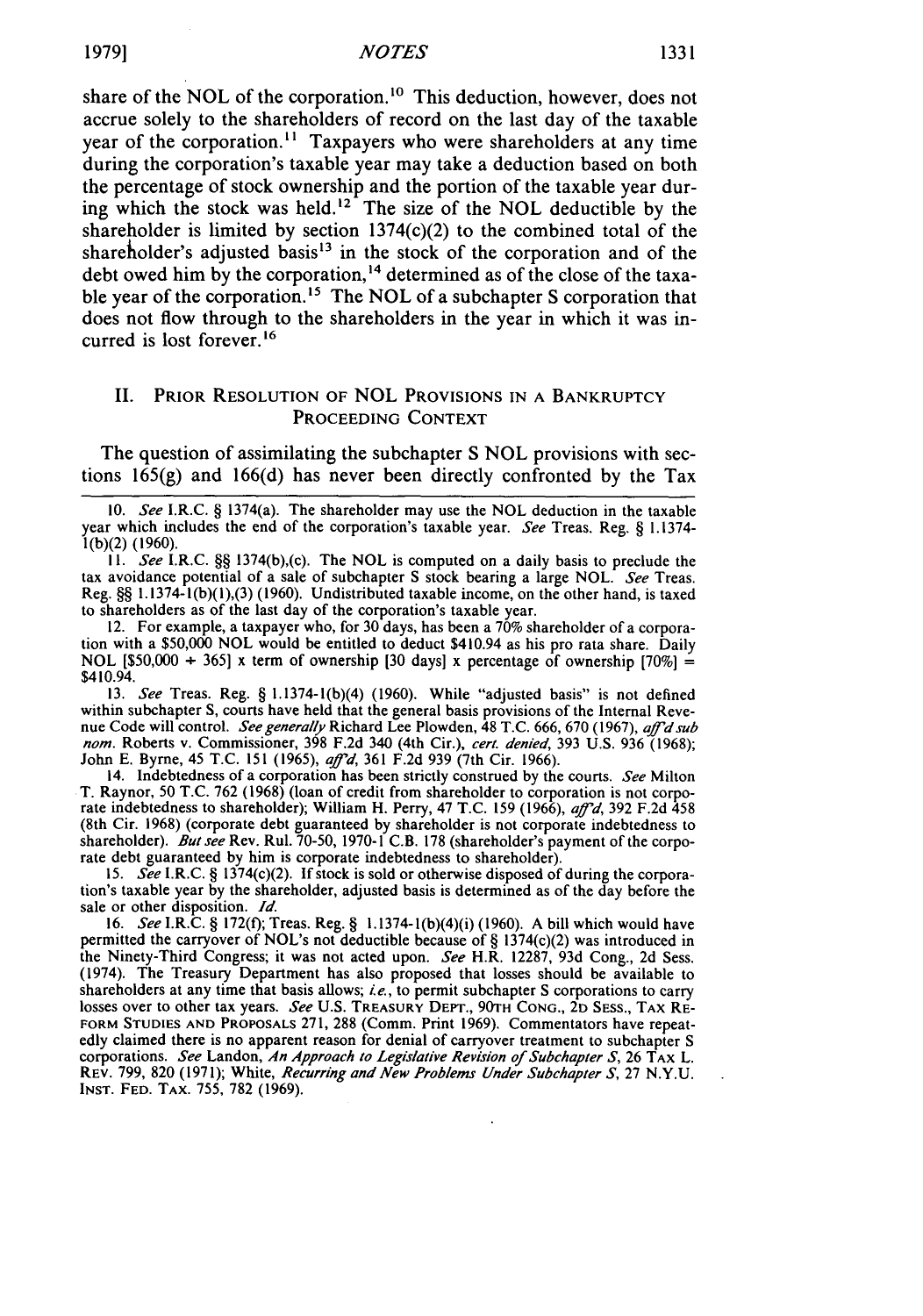Court. In *Herbert Levy*<sup>17</sup> the petitioner-taxpayer, a shareholder of a corporation that had filed an election for subchapter S standing after involuntary bankruptcy proceedings had been initiated, attempted to deduct the corporation's NOL on his personal return. The Tax Court disallowed the deduction on the ground that the purported subchapter S election was ineffective,<sup>18</sup> and then, as a dictum, discussed the treatment of subchapter S NOL provisions as they relate to bankruptcy. The court rejected the petitioner's contention that section 1376(b) requires the NOL to be deducted before determining worthless security and bad debt deductions as clearly contrary to the plain meaning of the statute.<sup>19</sup> Section 1374(c)(2) specifies that the portion of corporate NOL deductible by the shareholder shall not exceed the shareholder's basis in the corporation, determined as of the close of the corporation's taxable year.<sup>20</sup> As the shareholder's basis in stock and debt of the corporation was consumed by capital losses occasioned by the bankruptcy, $21$  the court concluded that no basis remained at year-end with which to transfer the NOL from the corporate to the shareholder level.<sup>22</sup>

#### **III.** ABDALLA V. COMMISSIONER

Jacob Abdalla, petitioner, was the majority shareholder of two bankrupt subchapter S corporations with large amounts of NOL.<sup>23</sup> The issue presented to the Tax Court was whether the petitioner should be allowed to use any of the corporate NOL as a deduction from gross income on his individual tax return, and, if so, how that amount should be computed. The petitioner argued that his entire bases in the bankrupt corporations were available for the purpose of deducting the corporate NOL.<sup>24</sup> The taxpayer reached this conclusion **by** construing section 1016(a)(18), dealing with adjustments to the basis of subchapter S shareholders, as a comprehensive rule that excludes application of section 1016 (a)(1).<sup>25</sup> Under this construction, no adjustment to basis should be made for any losses occurring in the subchapter S context. The Commissioner used reasoning identical to that used in *Herbert Levy,* contending that capital losses occasioned

22. 46 T.C. at 538.

23. 69 T.C. at 699.

24. *Id.* at 701.

25. I.R.C. §§ 1016(a)(1), (18). The court found this approach inconsistent with legisla-<br>tive intent. The court looked to the legislative history of § 1016 and concluded that tive intent. The court looked to the legislative history of  $\S$  1016 and concluded that  $\S\S$  1016(a)(1) and 1016(a)(18) were "designed to function as parts of an integrated whole." 69 T.C. at 702 (quoting Markham v. Cabell, 326 U.S. 404, 411 (1945)).

**<sup>17.</sup>** 46 T.C. 531 (1966).

<sup>18.</sup> The trustee appointed **by** the bankruptcy court as fiduciary of the corporation had failed to file the election for subchapter **S** status in accordance with I.R.C. § 6062.

<sup>19. 46</sup> T.C. at 538. The petitioner reasoned that § 1376(b), which dealt with adjustments to basis arising out of NOL deductions, should take precedence over the general basis adjustment provisions contained in § 1016.

<sup>20.</sup> I.R.C.  $\S$  1374(c)(2).<br>21. Id.  $\S$  1016(a) requires that adjustments to basis be made in all cases for "losses, or 21. *Id. §* 1016(a) requires that adjustments to basis be made in all cases for "losses, or other items, properly chargeable to the capital account." This is true whether or not a deduction has been claimed. *See generally* Boehm v. Commissioner, 326 U.S. 287 (1945); Treas. Reg. § 1.1016-2(a) (1958).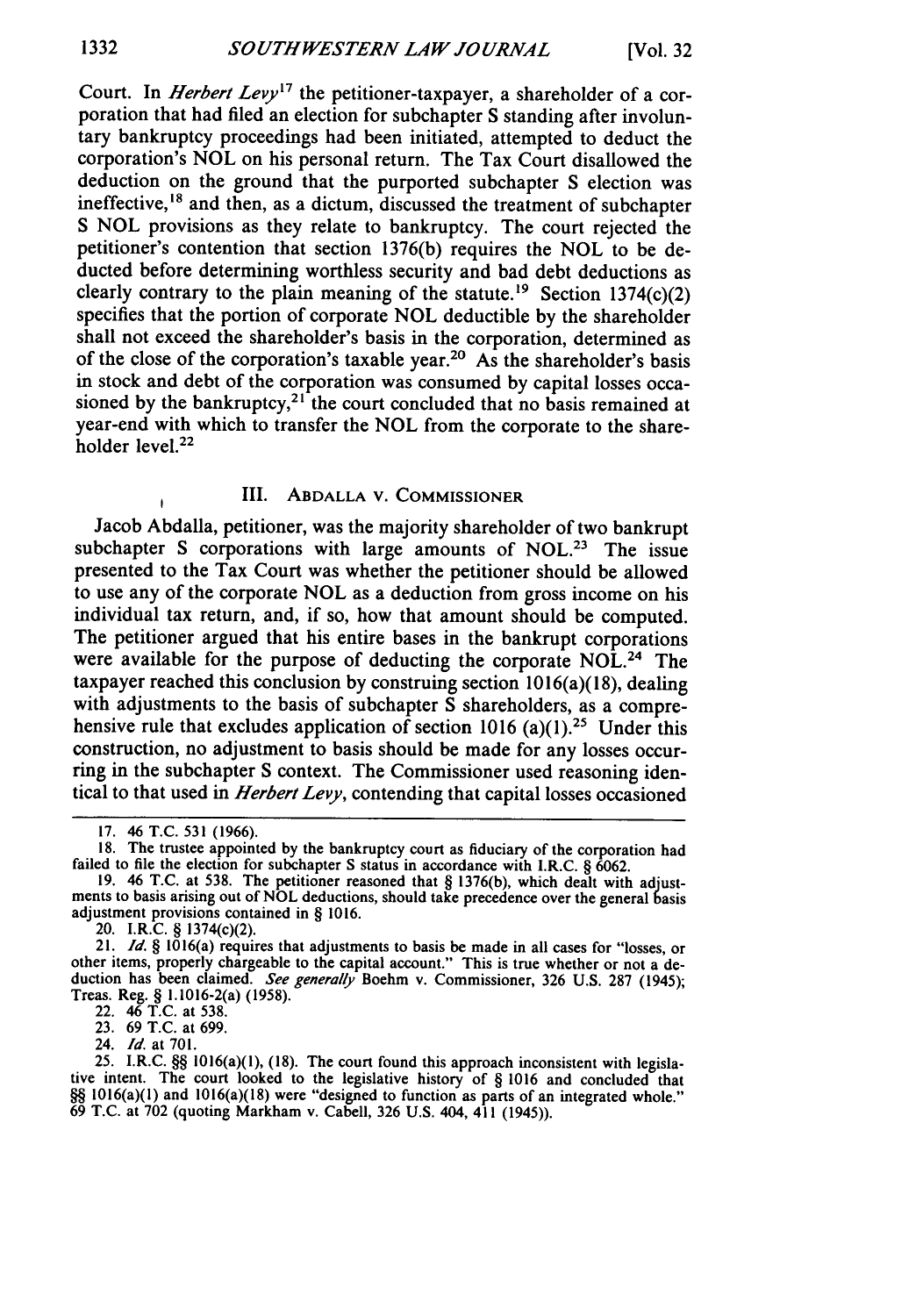by the bankruptcy absorbed the petitioner's entire basis, thereby precluding any NOL flow through.<sup>26</sup>

Taking what one dissenting judge labeled a "Solomonic" approach,<sup>27</sup> the court held that the onset of worthlessness caused by the bankruptcy amounted to a sale or disposition of the stock and debt of the corporation for purposes of section  $1374(c)(2)$ , as well as a capital loss trigger for sections 165 and 166 purposes.<sup>28</sup> In support of this characterization, the court observed that as the taxpayer could no longer vote the stock nor control the affairs of the bankrupt corporation,<sup>29</sup> bankruptcy had effectively deprived him of all economic benefits of stock ownership.<sup>30</sup> The petitioner was allowed to deduct from ordinary income his pro rata share of the NOL attributable to the prebankruptcy portion of the corporate taxable year to the extent of his basis in the corporation as of the day before the bankruptcy. $31$  The remaining basis was then used to compute his capital loss deductions.<sup>32</sup>

The court, citing *AMBAC Industries, Inc. v. Commissioner*,<sup>33</sup> noted that this result produced tax treatment similar to that afforded affiliated corporations.34 In *AMBAC* the parent corporation liquidated its nearly wholly owned subsidiary and attempted to deduct from gross income both the subsidiary's NOL and a capital loss for worthless securities. The Second Circuit held that the parent corporation was required to adjust its basis in the subsidiary to reflect the amount of NOL incurred by the subsidiary during its taxable year up to the time of its dissolution.<sup>35</sup> Any remaining basis was then available to the parent corporation for purposes of a worthless investment deduction. Analogously, Abdalla was permitted to reduce his basis in the subchapter S corporations to reflect the NOL attributable to prebankruptcy operations before taking his capital loss deductions.<sup>36</sup>

*AMBAC,* however, seems to be of doubtful value as precedent in this context as the holding in **AMBAC** was formulated in response to a problem unique to affiliated corporations. As a result of court interpretation of

29. By operation of law the trustee in bankruptcy is vested with the title of the bankrupt as of the date of the filing of a petition of bankruptcy. *See II* U.S.C. § 110(a) (1976). *See generally* Plumb, *The Tax Recommendations of the Commission on the* Bankruptcy *Laws-Income Tax Liabilities of the Estate and the Debtor,* 72 MIcH-. L. REV. 935 (1974). 30. 69 T.C. at 704.

33. 487 F.2d 463 (2d Cir. 1973).

34. 69 T.C. at 705.

35. 487 F.2d at 467.

<sup>26.</sup> *See* text accompanying notes 17-22 *supra.*

<sup>27. 69</sup> T.C. at 710 (Hall, J., dissenting). 28. *Id.* at 703.

<sup>31.</sup> *Id.*

<sup>32.</sup> *Id.* at 705-06. Dissenting Judge Wiles criticized the majority's opinion, stating that its characterization of bankruptcy as a disposition is supported neither by the Internal Revenue Code nor by legislative intent. 69 T.C. at 714. Judge Wiles observed that the sale or exchange treatment of §§ 165 and 166 is a rule of constructive disposition designed to establish tax parity between taxpayers who sell stock at a loss and taxpayers whose stock becomes worthless without actual disposition. In his opinion, courts should not expand the scope of constructive disposition statutes. *Id.* at 713 (citing Helvering v. William Flaccus Oak Leather Co., 313 U.S. 247, 251 (1941))

<sup>36. 69</sup> T.C. at 705.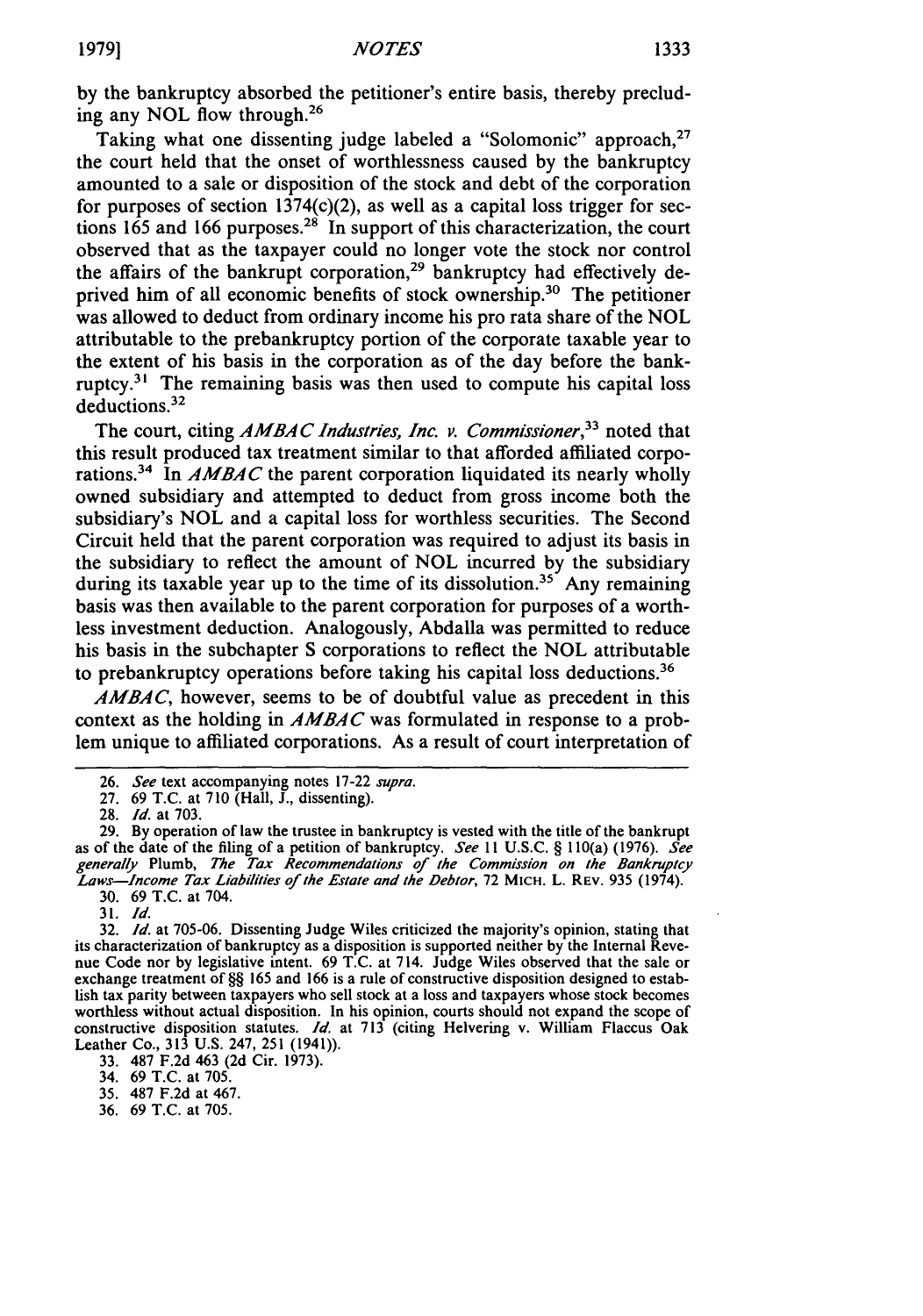the applicable Treasury regulation,<sup>37</sup> parent corporations were reaping an unintended double tax benefit.<sup>38</sup> Parent corporations were using their subsidiary's NOL to offset their own taxable income without reducing their basis in the subsidiary. The parent corporation then deducted that same loss when it disposed of its investment in the subsidiary.<sup>39</sup> The AMBAC court required the parent to reduce its basis in the subsidiary by the amount of the NOL of the subsidiary up to the date of dissolution in an attempt to terminate this unintended double tax benefit.<sup>40</sup> No such inconsistency exists in the subchapter S context, as both NOL and worthless securities deductions operate to reduce basis. It is the order in which these deductions should be taken that was the issue in *Abdalla.* For this reason, tax treatment of affiliated corporations should have no bearing on solutions to the problems discussed in *Abdalla.*

By allowing shareholders the partial flow through of corporate NOL in the year of a bankruptcy,<sup>41</sup> the court's decision effectively removes the incentive that once existed for sustaining a failing subchapter S corporation. Prior to *Abdalla,* postponement of an impending bankruptcy until the beginning of a new corporate tax year enabled the shareholders to realize all of the prior year's NOL.<sup>42</sup> *Abdalla* permits the shareholders to deduct all of the NOL that has accrued up to the date of the bankruptcy to the extent of their basis, thus eliminating any incentive to extend artificially the normal life of a corporation solely for the realization of tax benefits.<sup>43</sup>

38. Prior to *AMBAC* courts had interpreted this section as not requiring the parent corporation to account for any part of a subsidiary's NOL in the year of dissolution. *See* Henry C. Beck Builders, Inc., 41 T.C. 616 (1964). As a result, the parent corporation's nondecreased basis in the subsidiary enabled it to claim a larger worthless investment deduction.

39. AMBAC Indus., Inc. v. Commissioner, 59 T.C. 670, 675, *affid,* 487 F.2d 463 (2d Cir. 1973).

40. 487 F.2d at 467. The Code should not be interpreted to allow the taxpayer the practical equivalent of a double deduction. *See* Charles Ilfeld Co. v. Hernandez, 292 U.S. **62,** 68 (1933); Treas. Reg. § 1.1016-6(a) (1960).

41. In contrast, the rule proposed in *Levy* would prevent a taxpayer from utilizing any of the corporate NOL in the year of a bankruptcy, unless, of course, his basis in the corporation exceeds his allowable capital loss deductions.

42. For example, taxpayer is a 50% shareholder in a calendar year subchapter S corporation, with a basis of \$15,000 in the corporation. By December 1 of year 1, the corporation has accumulated a NOL of \$20,000. If the corporation is declared bankrupt on December 1, the taxpayer will be entitled to deduct \$15,000 of capital losses. If, however, the corporation is not adjudicated bankrupt until January I of year 2, taxpayer will have a \$10,000 NOL deduction from year **I** and a \$5,000 capital loss arising from the bankruptcy in year 2.

43. Such an artificial extension made solely for the realization of tax benefits conflicts with general congressional policy that taxpayers not be permitted to reduce taxes by means of a transaction that has no substance, utility, or purpose beyond the tax deduction. *See* generally Knetsch v. United States, 364 U.S. 361 (1960); Goldstein v. Commissioner, 364 F.2d 734 (2d Cir. 1966), *cert. denied*, 385 U.S. 1005 (1967)

<sup>37.</sup> Treas. Reg. § 1.1502-34A(b)(2) (1956) states:

From the combined aggregate bases . . . [of the parent corporation in its subsidiary] there shall be deducted the sum of (i) All losses of [subsidiary] sustained during taxable years for which consolidated income tax returns were **.. .** required **. . .** after such corporation became a member of the affiliated group and prior to the sale of the stock to the extent that such losses could not have been availed of by such corporation as **. .** . net operating loss **. . .** if it had made a separate return for each of such years . . . .